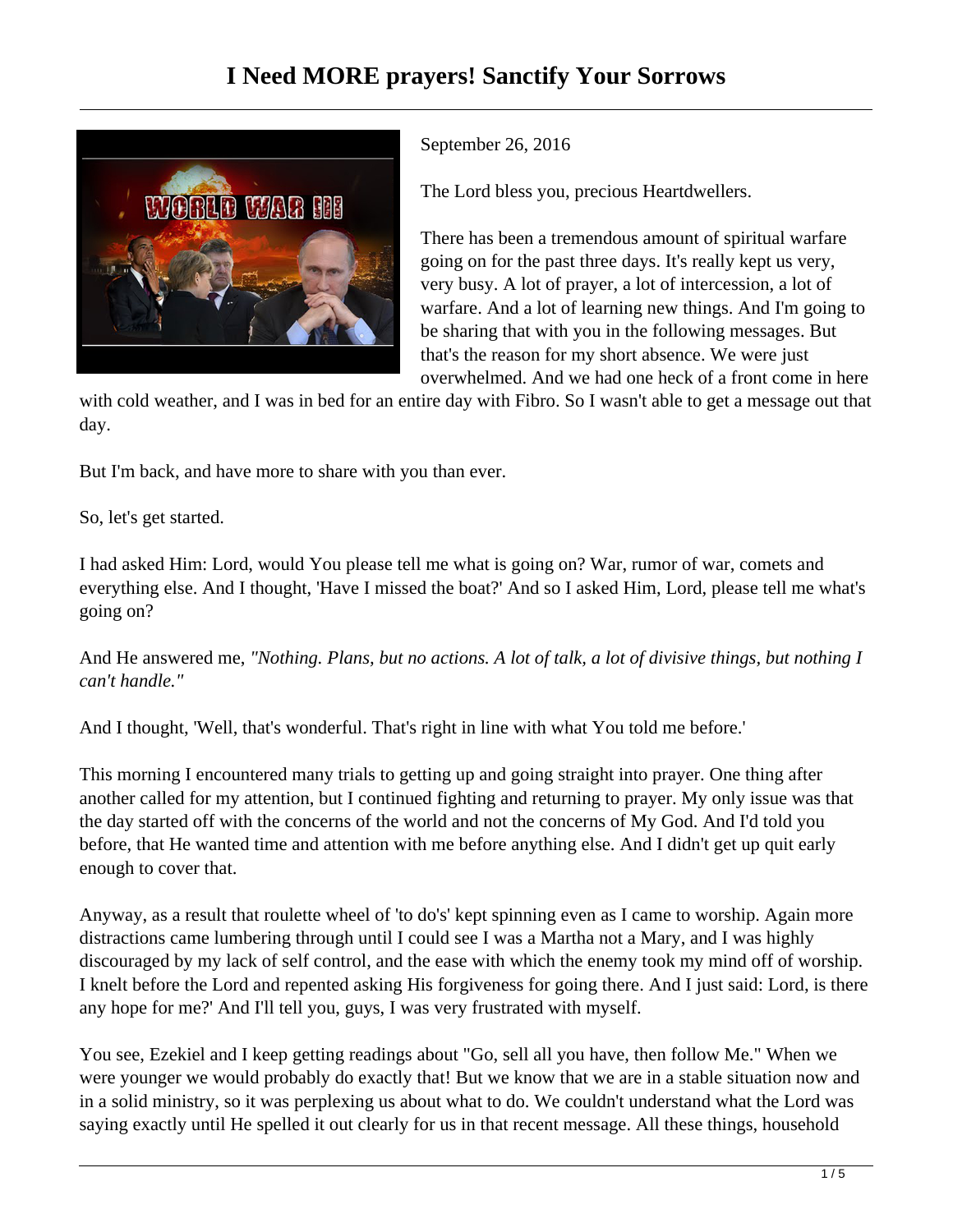things, were first in my life and He was last.

So, each day is a new adventure in making Him first. Oh, the challenges with that! Mostly I believe they can be avoided by getting up very early. But even that has been difficult.

So, when I came to repent before the Lord, I felt so hopeless.

And Jesus began, *"I am never, ever going to let you go, Clare."* He opened His heart like the fold of a garment and beckoned me to come inside.

*"And this is where you belong forever, and ever, and ever. I will never abandon you. I many convict you, even as you have begged with tears for Me to do so. But leave you out in the cold or forget about you? NEVER! So, put your fears to rest...I will never let go of your love. You are secure here in My heart, forever. No matter what. So, stop crying and let's move on."*

He lifted my chin, *"You are secure here, you are My Beloved, forever. Never mind that you feel so unworthy. I delight in the impoverished little ones that have so little to offer Me. They are My delight. They are so empty I have no choice but to fill them with Myself and lavish on them the graces they so desperately need."*

And I was thinking, 'Yes, Lord - You know there's a lot of repentance going on right now and a lot of moves towards repentance.' I was thinking that earlier, and He answered that in this next paragraph.

*"And yes, in the Body, there is a great move of repentance going on. There is such power in repentance. So much grace is released. You lose track of how sinful you really are, My People. You go from day to day, not recognizing how you have hurt and offended Me. I long to bring this to your awareness now, because it will not go well for you in those final moments if you have not come to Me daily, truly repenting and seeing yourself as you are.*

*"Humility. I am working with all My children to acquire true humility. There is so much I can do with a truly humble soul that I cannot do with one who is proud. There are so many tests and strengthening going on right now as I bring a new crop of ministers into their ministry. As I open the doors of My anointing, I must first bring them through trials of humility and meekness. No untried vessel can carry the anointing. And the more intense the anointing, the more intense the humbling must be."* 

And here I want to say that yesterday, when I went to say the binding prayer, there is a short segment that deals with sins, and I was going to skip over them, and decided instead to take a look carefully and see if I was guilty of anything.

Did I judge, criticize in my heart or mind, falsely accuse, gossip, cast a slur, steal, cheat or lie? Spend money meant for other things, take something that belonged to another? Did I covet, lust, or listen/see something sinful? Did I disrespect my spouse or parents. Was I arrogant, proud, or jealous? And did I disobey You, Lord?

And I won't even tell you which ones I was guilty of, but suffice it to say, I was guilty of most of them in either thought or deed. So, I had to repent for a long time, and this Scripture came to mind.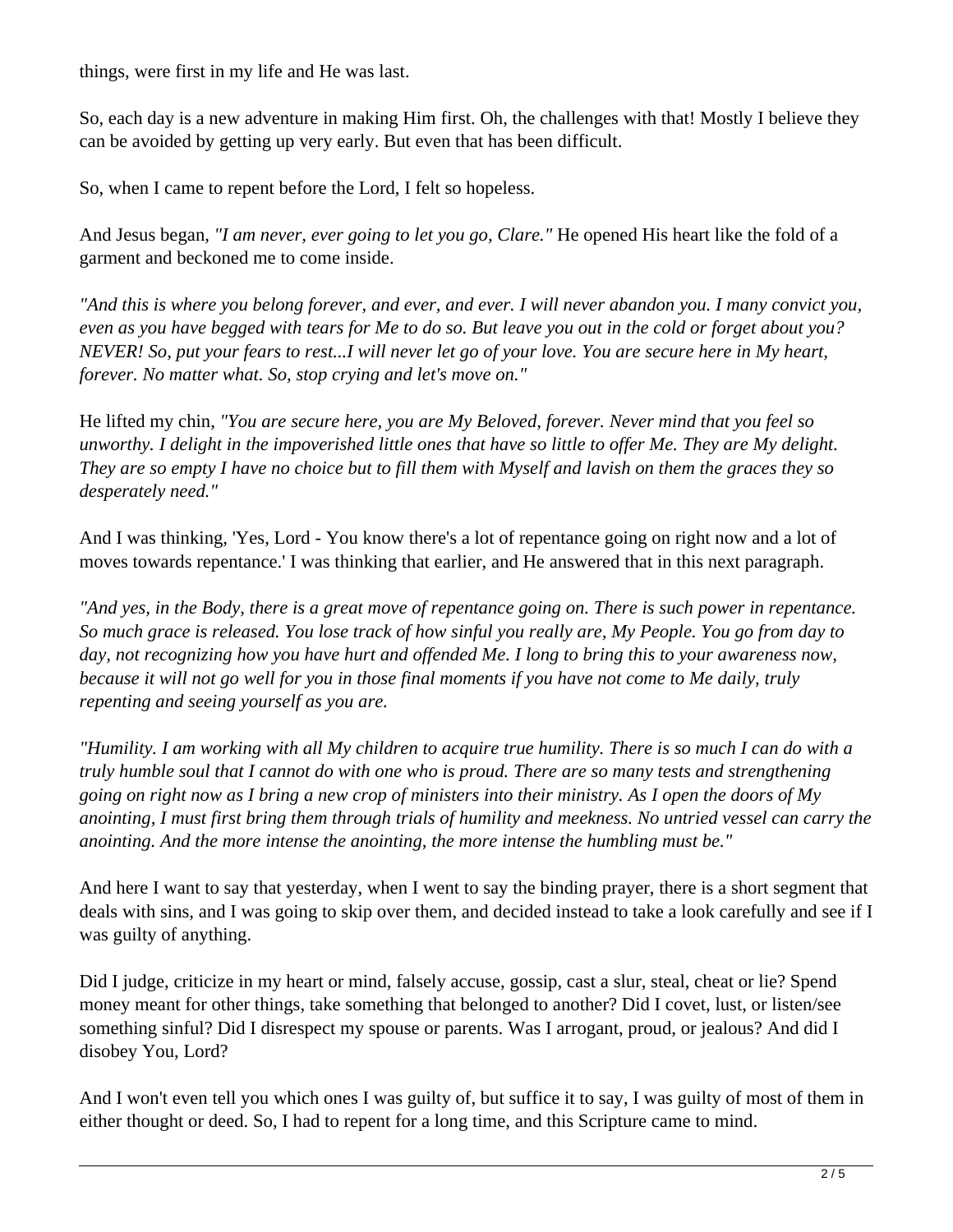"I tell you that unless your righteousness exceeds that of the scribes and Pharisees, you will never enter the Kingdom of Heaven." Matthew 5:20

And that's Jesus speaking.

The Lord continued, *"There is nothing like heart-felt and searing repentance that draws Me to a soul. More than iron to a magnet, I come rushing to your aid with My forgiveness and mercy. You will never, ever wear out My mercy.*

*As it is written in the Scriptures: The sacrifices of God are a broken spirit; A broken and a contrite heart, O God, You will not despise. Psalm 51:17*

*"I never tire of hearing your confession of sin and weakness, that I may wash you white as snow.*

*"Nothing in this world causes a Christian to stand stronger than repentance. Yes, love is the highest of all, but repentance is based on love, the very best kind of love: Love of God. Love of Brother easily comes next in line once your hearts are right with Me. You can never go wrong with daily repentance that is authentic and not superficial. Why? Because today might be your very last and you will be well prepared. Remember also to call to mind the offenses of others towards you and forgive them. This is the key to obtaining forgiveness from Me.*

*"Far too often, the very things you accuse your brother of are not valid. Rather, your impatience is the real sin."*

When the Lord said that, it really struck me. I had to get up to find the right glasses for reading when I was typing His message. I went to look in the back room and ended up petting my animals as they looked up at me. That took a couple of minutes. Then I went in the sunroom to look for them and it was getting so hot, so I opened the windows.

When I came back, I finally discovered that my glasses were here to the left of my computer the entire time. When I sat down to continue the message, my mind drew a blank on what the Lord had last said to me. I was going to write it down, and I said, "Now, don't forget to write that down, after you find your glasses."

Then the Lord said, *"Why did you get up?"*

To get my glasses. Which I see now were here all the time.

*"And now that I have had patience with you, do you think you can have more patience with your Brother?"* 

Yes, Lord, I see your point. I am very impatient.

*"That comes with being fast, but not everyone is fast. For those who are, I must teach them humility and patience, if they will have it."* 

I see now, Lord, I get very impatient, several times a day!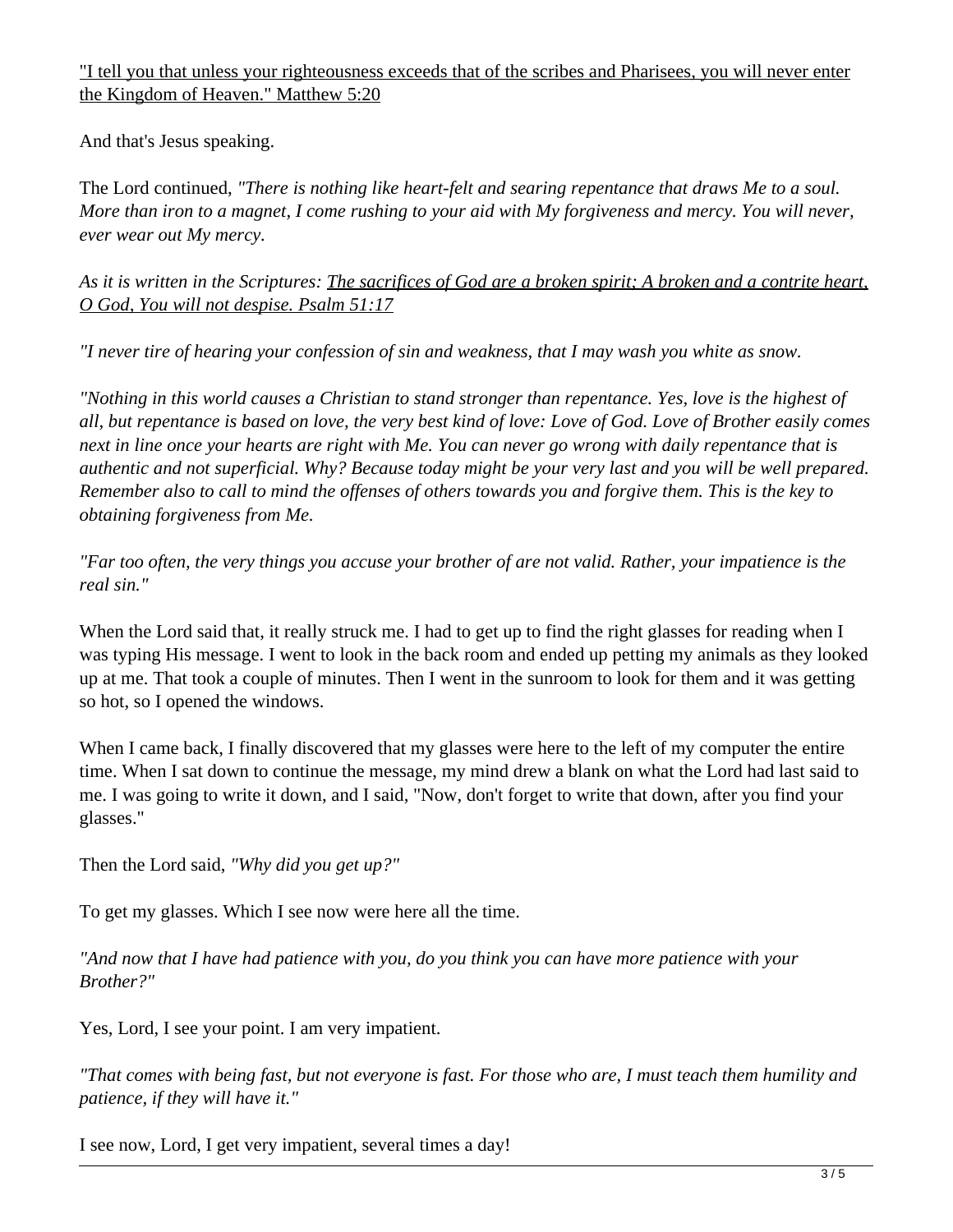He answered me, *"You do. And that is a far worse sin than the simple shortcoming of being slow, which many cannot help."*

I get it, Lord. I really do.

*"I know you do, Clare. Just keep it in the forefront of your mind so that you can tame that critical and judgmental spirit, which is your downfall."*

Really, it's that big?

*"It is. I want you to conquer your pride; this is a good place to begin. Others are not slow, Clare. You are impatient. And I say this to all of you, My Brides. More often than not, what you consider slow is normal and you are just impatient. Patience is such a heavenly virtue. If I did not have patience with you Heaven would just about be empty."*

I know I wouldn't be there!

*"I never say these things to shame you, but rather to convict you and encourage you onto greater holiness. And now is the time to repent for your country as well. I still carry the marks of her sins in My Body. The sins of this nation are very much like the sins of its citizens. In fact, the whole world is sininfested and needs your prayers and supplications for repentance.*

*"Men make plans for war; I am making plans for peace. I am standing in the gap against those who wish to destroy the whole world and I am standing there armed with your prayers, and sacrifices. And repentance. I need MORE, My People, I need more. Your resolve is weakening and the atmosphere is growing darker and darker. In order to hold back the march of destruction, death and unspeakable horrors, I need MORE.* 

*"You were told three years from the summer of 2016 would be another review, IF prayers and sacrifices were made for the reformation of your country and the world. And you went about your lives with new works to begin, and you are asking yourselves, 'Why so many trials? Why have they been allowed?' These are offerings to Me to continue to hold back the inevitable. I still need these, that was part of the agreement. Have you forgotten?*

*"So, now I want you to understand, sicknesses, accidents, loss, strife - all these things you normally suffer are being applied to this account to keep it open for three years. So, I am asking you to give these to Me with generosity of heart, not complaining and questioning why things have become so much harder. They are this way, because you are carrying the world on your backs.* 

*"You made an offering of yourself to Me, and I am receiving these with gratitude. But it would be so much easier for you, if you could offer them without complaining. When you complain, you invite a spirit of bitterness into your souls. When that takes root - it doesn't take long - it spreads to every area of your life. You need to renounce this bitterness and ask Me to remove it from your hearts."*

Lord, forgive me. I renounce this bitterness. Please remove it from my heart. And give us the grace of patience. And gratitude.